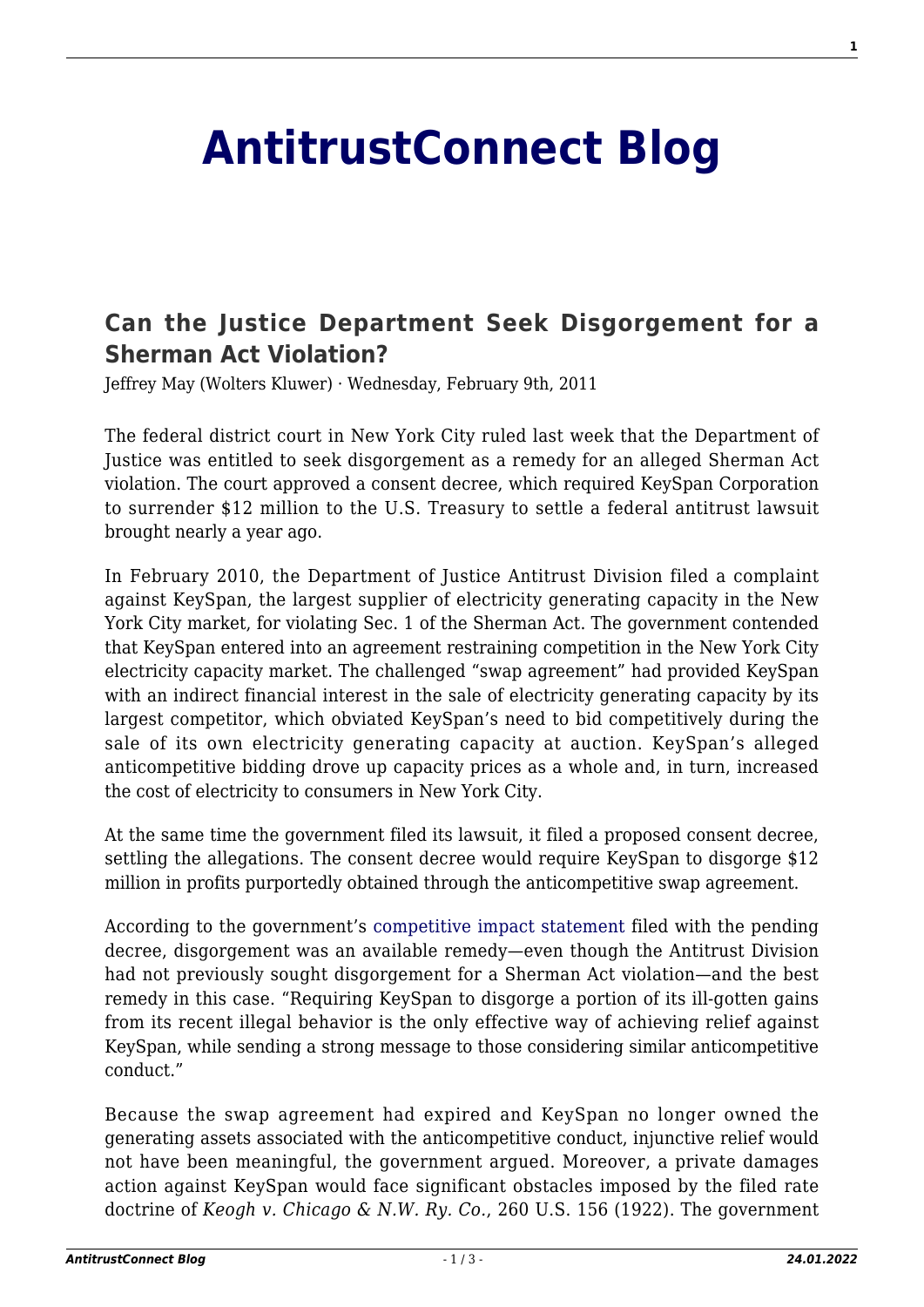explained that the filed rate doctrine bars remedies that result, in effect, in payment by customers and receipt by sellers of a rate different from that on file for the regulated service.

Disgorgement was appropriate, the federal district court ruled. The broad language of Sec. 4 of the Sherman Act, which gave district courts "jurisdiction to prevent and restrain" violations of the Sherman Act and authorized the attorney general "to institute proceedings in equity to prevent and restrain" antitrust violations, did not contain language divesting a court of its inherent equitable powers to order disgorgement. Moreover, disgorgement was particularly appropriate in this case, since the alleged anticompetitive conduct had ceased. In addition, the court determined that disgorgement comports with established principles of antitrust law.

The court also addressed public comments from AARP and others, urging rejection of the consent decree. The public comments leveled three principal objections to the consent decree: (1) the government provided an insufficient factual basis for its calculation of the net revenues earned by KeySpan under the swap agreement; (2) \$12 million in disgorgement was inadequate because it was neither commensurate with KeySpan's enrichment under the swap agreement nor sufficient to deter future anticompetitive conduct; and (3) the settlement proceeds should have been returned to New York City electricity customers, not the U.S. Treasury.

The court held, however, that the government's revenue calculations were adequately supported by the record; the disgorgement amount was adequate in light of the government's decision to forgo discovery and a trial in favor of settlement and adequate as a deterrent; and payment of the disgorged proceeds to the Treasury was "within the reaches of the public interest," especially in light of the government's valid concerns that return of the disgorged proceeds to New York City electricity customers could circumvent the filed-rate doctrine.

The court noted that there were no decisions concerning a district court's power to order disgorgement to remedy a Sherman Act violation. The court identified, however, a 2006 Second Circuit decision in which disgorgement was held to be available to remedy violations of the securities laws (*SEC v. Cavanagh*, 445 F.3d 105).

## **FTC's Use of Disgorgement in Competition Cases**

Although the court did not mention the Federal Trade Commission's use of disgorgement as a remedy in competition cases, the agency has used disgorgement sparingly over the last decade.

In 2000, Mylan Laboratories, Inc., agreed to pay \$100 million in disgorged profits to settle FTC charges that the pharmaceutical company conspired to deny its competitors ingredients necessary to manufacture two widely prescribed anti-anxiety drugs, lorazepam and clorazepate. At that time, the FTC's Bureau of Competition Director, Richard Parker, said that the settlement "serves notice of the Commission's determination to pursue investigations of such behavior and to seek disgorgement of ill-gotten gains in appropriate cases." The federal district court in Washington, D.C.